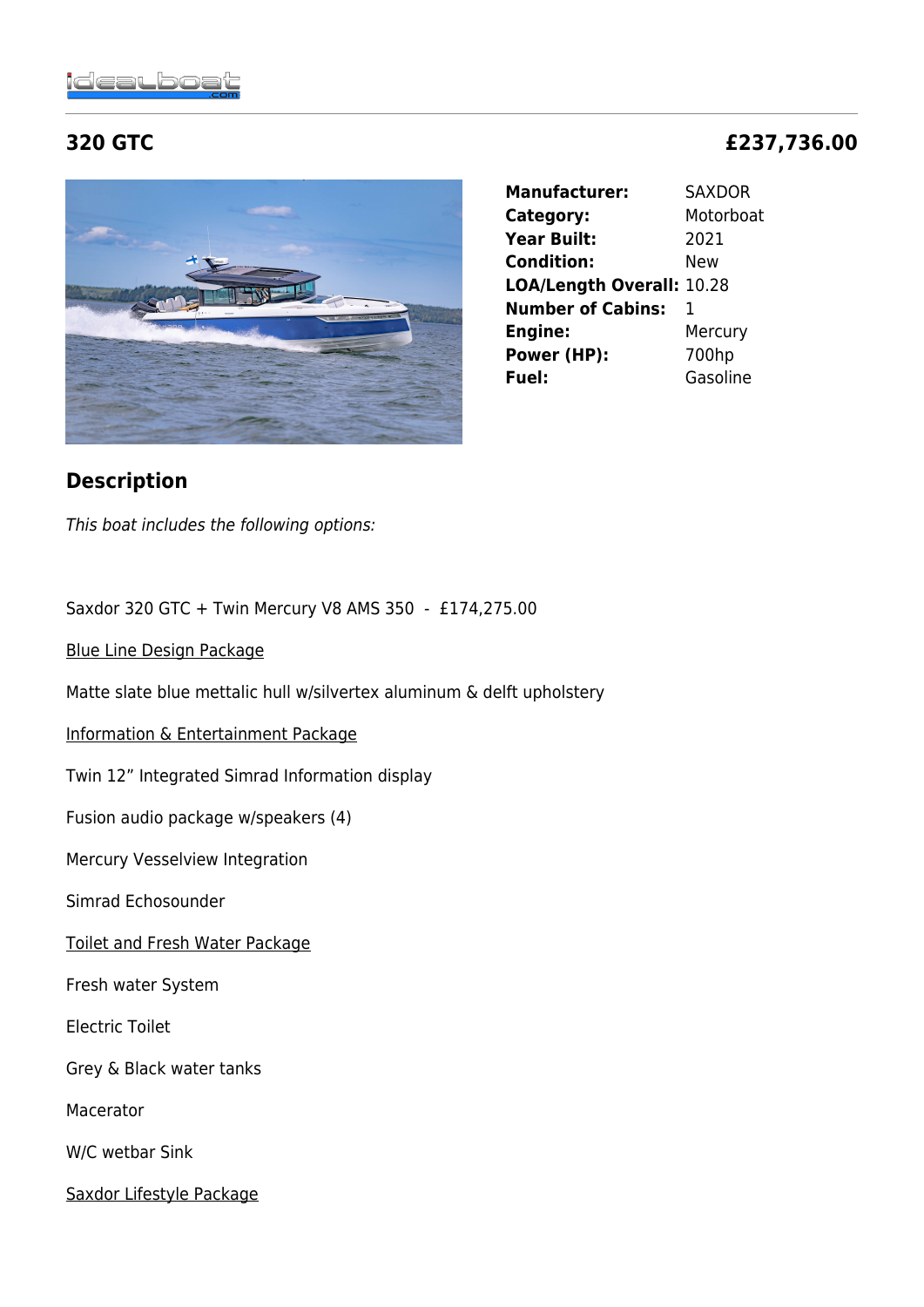Mooring Equipment

Front Cabin Mattress w/ergonomic Mattress base Saxdor Lifestyle Jkts (6) Saxdor key floater Saxdor Bag

Automatic Trim tabs

Bow thruster w/dedicated battery

Catapult Bow windlass w/lead regular rope & remote control

Shore Power – 230V w/40AH charger

- Front + main cabin webasto at4000 Heater
- Diesel Stove Requires heater option
- Simrad Halo20 + Radar
- Simrad RS100 VHF-B w/Bi-directional AIS
- Main Cabin floating door
- Front deck sunbed
- Aft deck seating Module w/upholstery

Deck Lights

Main Cabin Door Lights

Water Ski Pole

- Deck + WC Handheld bidet Shower
- Wetbar Fridge
- Additional Main cabin Fridge
- Soft Deck Flooring
- Front cabin Curtains
- Harbour cover and Main Cabin blinds
- Main cabin sleeping solution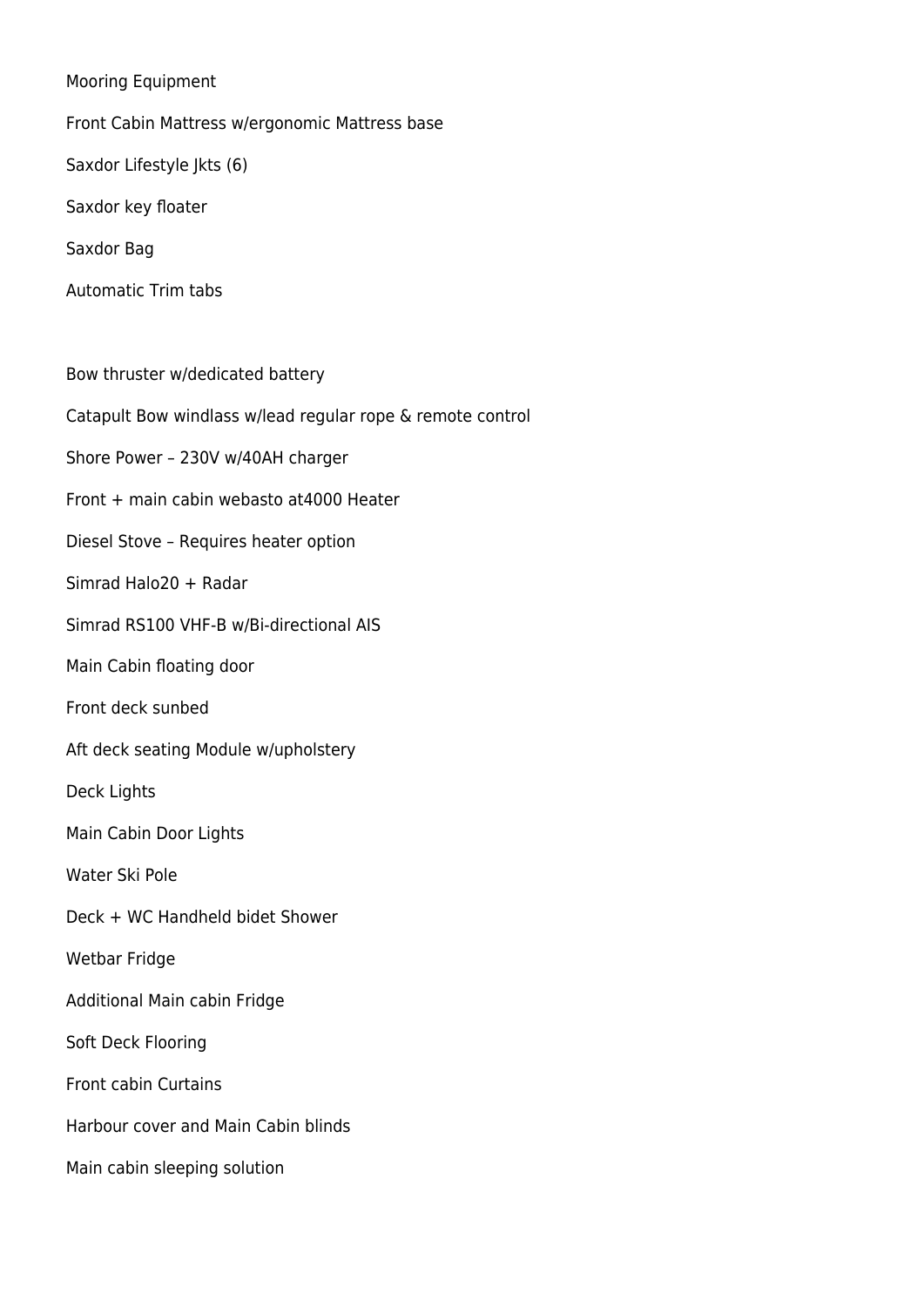## **DRIVABILITY LIKE NO OTHER**

The Saxdor 320 GTC is a blend of the GTO and GTR, with the same refined, economic and performance-oriented hull design. A low center of gravity, low weight, sharp entry, and a twin stepped hull create a unique driving experience in all kinds of seas and weathers across the world.

The spacious wheelhouse comfortably fits up to 6 people.

The Saxdor 320 GTC comes with three Mercury engine options, in the range of 300 hp to 700 hp. You can either choose the one-engine option with a competitive price and low fuel consumption for a comfortable driving experience, or you can choose the twin-engine option 2 x 225 hp or 2 x 300 hp 2 x 350hp the "Grand Tourismos" of the seas.

### **FREEDOM TO MOVE**

Saxdor 320 GTC changes the game of onboard accessibility. With its unique concept of a full beam spacious wheelhouse with easy access to the walk-around bow, moving around onboard a powerboat has never been this easy. Saxdor believes in the luxury of unused space.

# **LIVING ON BOARD**

Everything has been considered when it comes to living onboard.

With a **large and spacious wheelhouse** people can easily walk through the wide corridor while you can simultaneously prepare delicious food and drinks for your family and friends. Silence is golden – the wheelhouse can be **sound isolated** with a floating floor, specifically designed for the Saxdor 320 GTC model.

**The stylish wetbar module** can be equipped with a sink and a stove. There is even space for two fridges, the spacious dinette fits up to five people and together with the aft deck table and sofa allows up to 8 people to dine. The dinette is easily changed with an electric table to make a bed for two people.

**The big canvas sunroof** is electrically operated, which makes it easy and smooth to control while driving. Two large opening side windows on both sides are optional.

**The cockpit** is well designed with excellent ergonomics and the driver-focused helm station is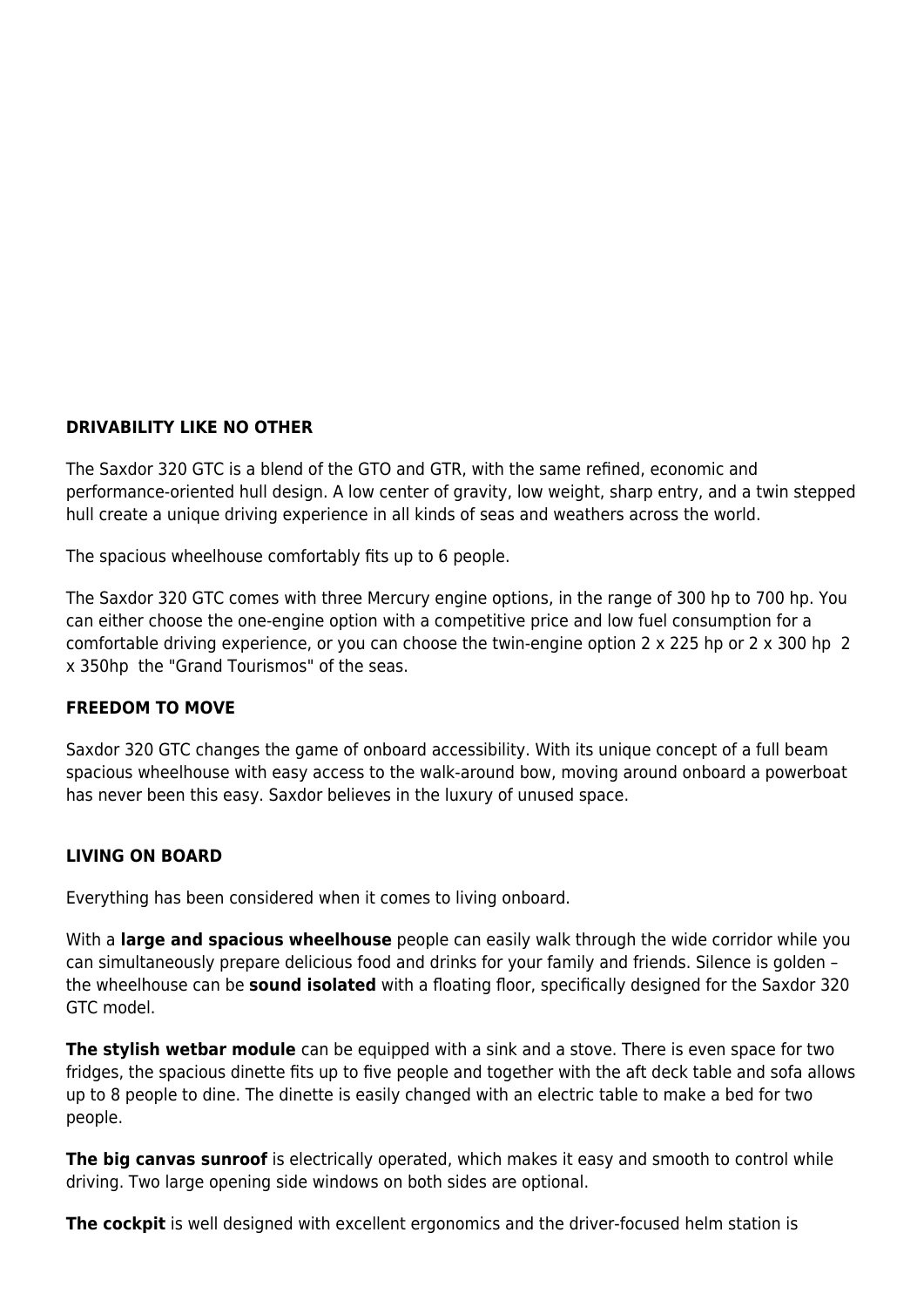equipped with the latest SIMRAD navigational instruments and features a wireless charger platform for easy smartphone charging.

**The lower deck** is bursting with natural light thanks to the two big Lewmar hatches in the cabin roof. The hatches can be equipped with a sunshade and a mosquito net. The large and comfortable bed can be equipped with an ergonomic mattress base. The spacious toilet in the lower deck can be closed with a smart folding door.

The access to the **foredeck** features deep and safe walkways via the door at the front end of the cabin. At the foredeck you have a double sun pad. Access to the **aft deck** from the wheelhouse is easy through a big sliding glass door. The aft deck is a large open area that can be furnished with a sofa and large table.

Enjoy your own beach house with electric folding terraces on both sides of the aft deck!

Standard features included on base boat:

# **STANDARD**

Electric opening side terraces Sun deck in front

Wet-bar module

Integrated handrails on deck

Fixed side wings for easy side boarding Telescopic bathing ladder

Hatches on front deck for easy access 2 x Flush mounted hatches

Handles and cleats

Quick fender release system

Anti-skid finishing on decks and hatches

### **TECHNOLOGY**

Power steering with adjustable steering wheel Mercury VesselView Mobile

Mercury Active-Trim

Wireless charging and 12V outlets LED Navigation lights

Bilge pumps, electric and manual Fixed fuel tank with sensor